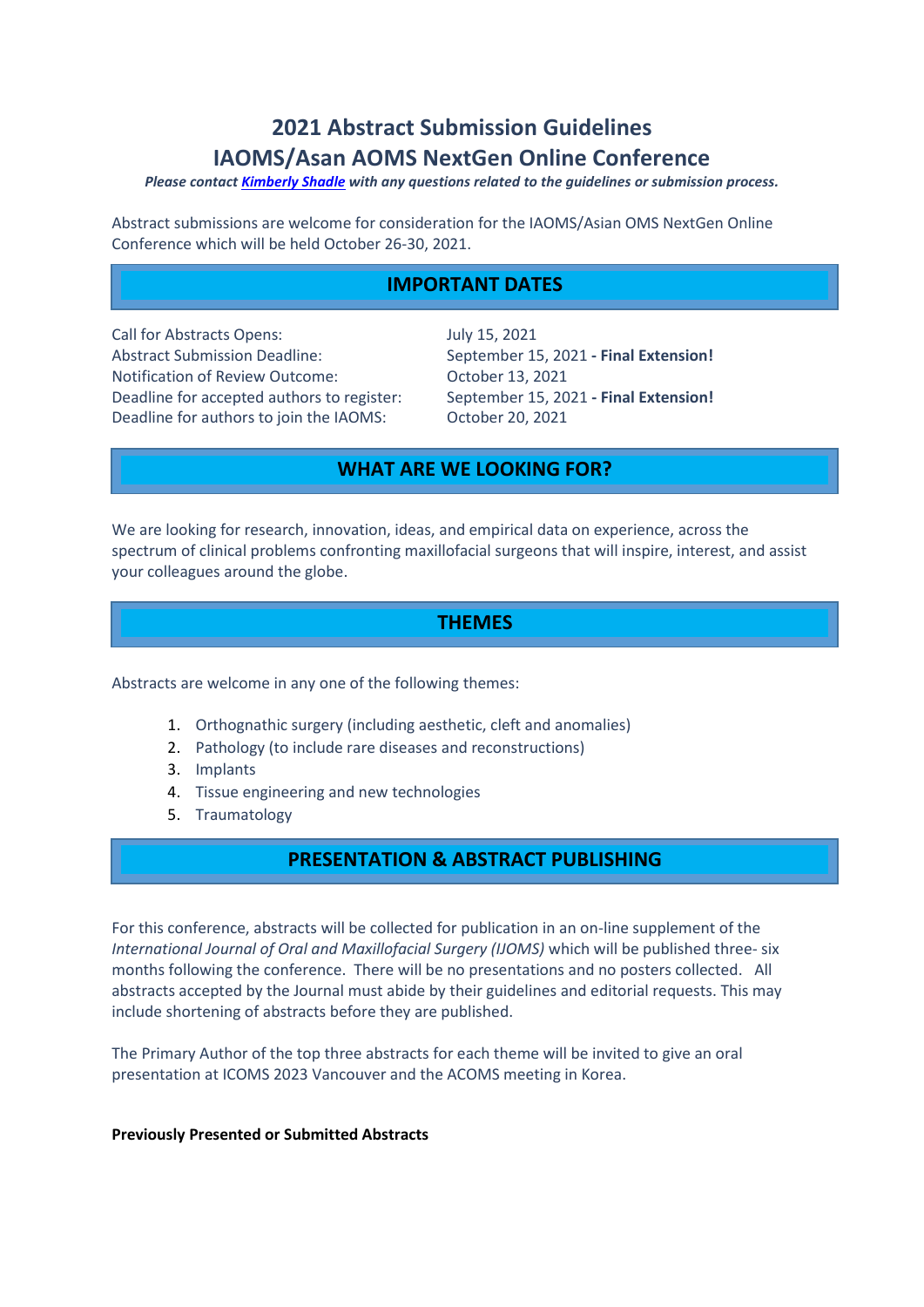Abstracts that have been previously published or presented at other conferences will not be considered for publication. Please email **[kshadle@iaoms.org](mailto:kshadle@iaoms.org)** if you are unsure about submitting previously presented work.

### **SUBMISSION GUIDELINES**

**It is ESSENTIAL that you read the guidelines below before you submit.** Abstracts which do not adhere to the guidelines will not be reviewed.

- All abstracts must adhere to the abstract submission guidelines outlined here and on the conference website.
- All abstracts must be submitted in English.
- The abstract cannot exceed 250 words and must not contain tables or images. Be sure to include purpose, methods, results, and conclusions.
- A submission as a particular theme may be changed to a different type following review in order to be published.
- The abstract may only be submitted once for the IAOMS/Asian AOMS NextGen Online Conference. Do not submit duplicate abstracts. If you have questions about whether your abstract was received please contact Kimberly Shadle [\(kshadle@iaoms.org\).](mailto:kshadle@iaoms.org)
- It is the responsibility of the Primary Author to submit the abstract. They are the main contact whose responsibility it is to communicate with Co-authors.
- The Primary Author must register for the conference by September 15, 2021.
- The Primary Author and ALL Co-authors must have current IAOMS memberships in order for the abstract to be eligible for publication. Abstract Authors from Asian countries are also required to be members of the Asian Association of Oral and Maxillofacial Surgeons.
- The text of eligible abstracts, along with the names and affiliations of Primary and Co-authors will be published in the on-line supplement of the *International Journal of Oral and Maxillofacial Surgery (IJOMS).* Abstract titles and the names of the Primary and Co-authors will be published on the IAOMS website.

# **SUBMISSION PROCESS**

The Primary Author must submit the abstract and will act as the main point of contact for the abstract with the abstract reviewers and conference organizers.

#### **Before beginning your abstract submission, please note:**

1. All Authors and Co-authors are required to have an IAOMS account prior to submission of an abstract. If your Co-author has not established an account with the IAOMS please ask them to establish an account [here.](https://www.iaoms.org/join/) Once they have done so you may log back in to add them to your abstract submission.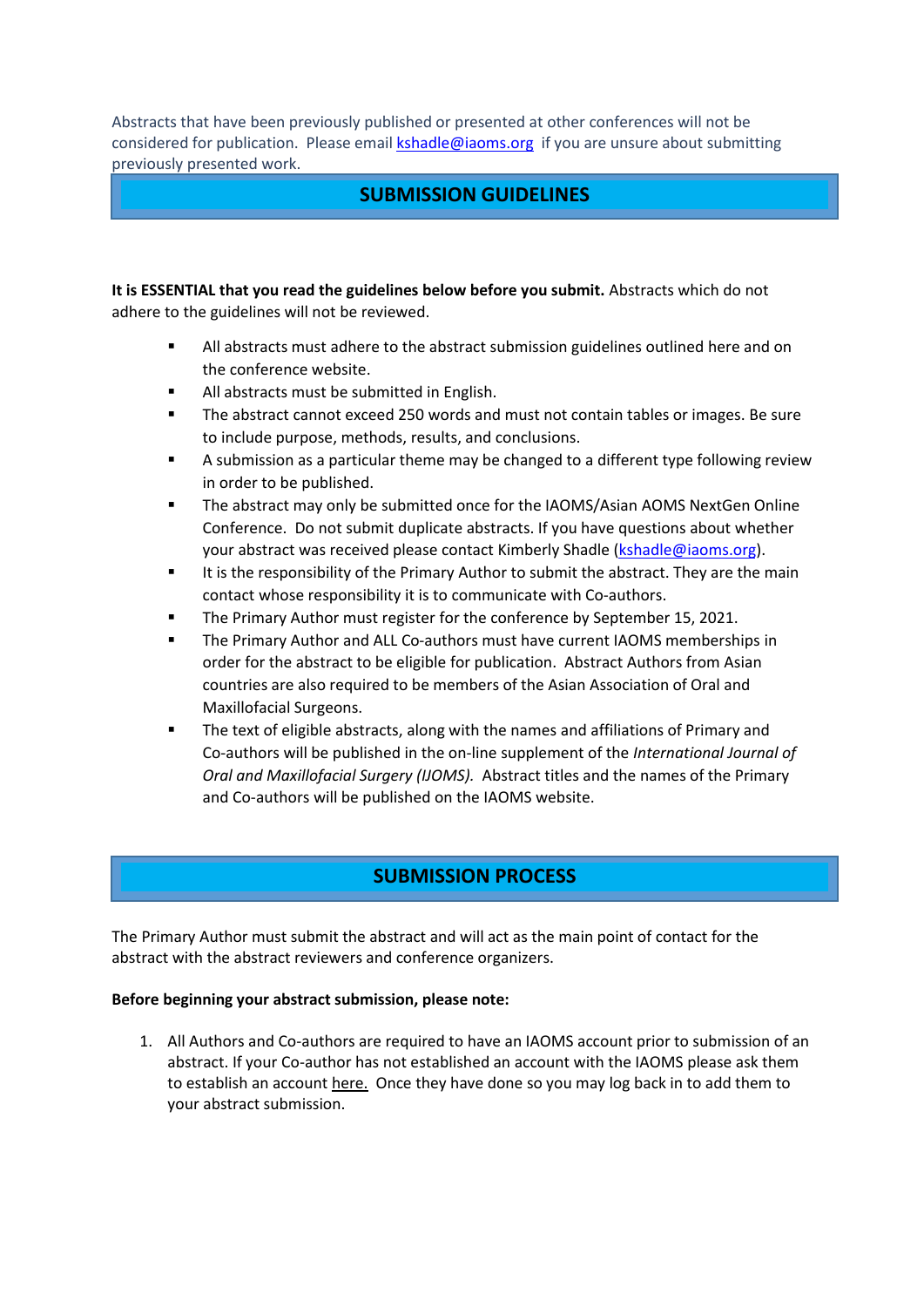2. To update any personal/professional information for each Author, Authors and Co-authors can log into their IAOMS web site account and update [their profile](https://iaoms.site-ym.com/members/manage_profile.asp) (Click Edit Bio). The A**cademic or Professional Affiliation** field is required and may be updated by completing the **Organization** field in your web site profile.

### **To submit the abstract:**

- Log into the abstract portal [here](https://abstracts.iaoms.org/abstracts/index.cfm)
- Enter your IAOMS account **username** and **password**
- Under **User Actions** select **Submit an Abstract**

| <b>User Actions</b> |  |  |
|---------------------|--|--|
| Submit an Abstract  |  |  |

-Enter the **Title** (15 word limit), enter the **Co-authors** using the author look-up feature. (Please note to look up a Co-author you must enter their e-mail address. If the abstract Co-author does not have an IAOMS account he/she must create an account. You may proceed with the submission process and return to add the Co-author once they have established an account.)

| $\vee$ Author 2   |                                                                   |
|-------------------|-------------------------------------------------------------------|
|                   | Please search for author name to fill in fields<br>Q Lookup Names |
| <b>First Name</b> |                                                                   |
| <b>Last Name</b>  |                                                                   |
| E-mail            |                                                                   |
|                   | <b>Academic or Professional Affiliation</b>                       |

-Enter the text of the abstract. Note there is a 250 word limit. Do not enter graphs, tables or images. **Be sure to include purpose, methods, results, and conclusions.**

Abstract \*

Abstracts should not exceed 250 words (approximately 1200 characters). Enter your abstract in the text box below. DO NOT USE ALL CAPS or all lowercase letters in your abstract. Please write in proper sentence format. If you are copy/pasting from another document please make sure your Pop-up Blocker is disabled. Please note no tables or images can be accepted  $\mathbb{X} \oplus \text{ in } \mathbb{R} \oplus \mathbb{R}$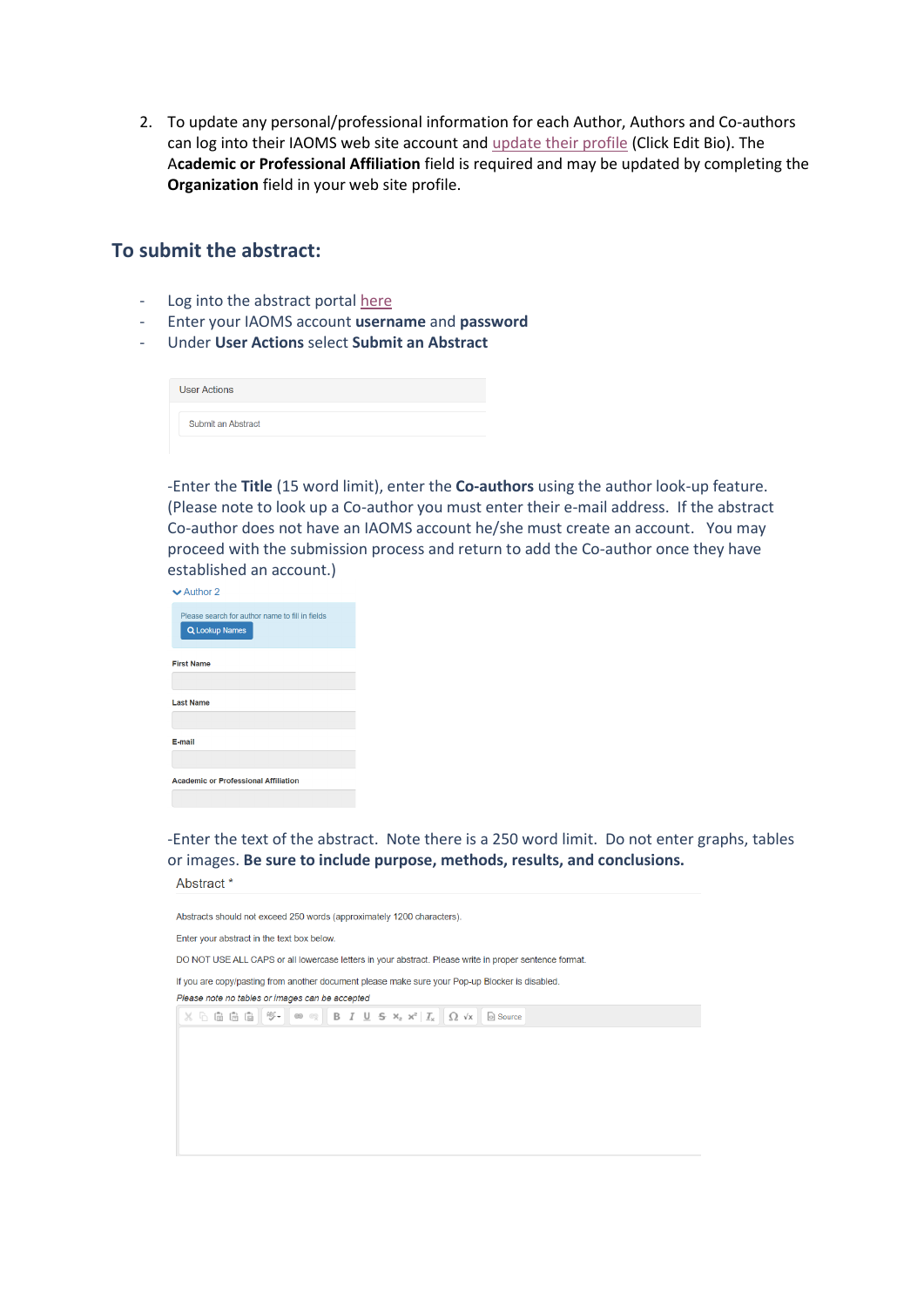#### -Select the related **Abstract Topic**

#### Abstract Topics \*

- 1: Orthognathic Surgery (to include aesthetic, cleft and anomalies)
- 2: Pathology (to include rare diseases and reconstructions)
- $\circ$  3: Implants
- 4: Tissue Engineering and New Technologies
- $\circ$  5: Traumatology

### -Check the **Terms and Agreements** boxes -Click **SUBMIT INFORMATION**. If you do not plan to make any changes check the yellow box finalizing your submission.

#### **Terms and Agreement**

□ \* I agree this abstract is original and has not been submitted for publication or presented at another conference

□ \* Eligible abstracts will be published in an on-line supplement of the International Journal of Oral and Maxillofacial Surgeons (IJOMS). The IAOMS reserves the right to determine which abstracts will be published in the supplement

□ I am finalizing this submission for review and will no longer be making edits

#### Submit Information

-Upon submission you will see your abstract listed by title by clicking **Open Quick View** at the top of the page. If the submission has been finalized it will be noted there as well.

| Logged In as Kimberly Shadle<br>You have entered the following Abstracts: | Open QuickView v |
|---------------------------------------------------------------------------|------------------|
| Test 3: P-41788227-17 (abstract finalized)                                |                  |
| Test Two: P-41788227-14                                                   |                  |
| Another Test Abstract: P-41788227-18 (abstract finalized)                 |                  |
| Test Abstract: P-41788227-10                                              |                  |
| $\div$ Submit New Abstract                                                |                  |

Following submission the Primary Author will receive an automated e-mail informing noting the submission has been received into the system.

Important: The abstract submission portal is different to the Conference registration; you will use the same username and password to register for the conference and to submit your abstract.

### **To edit a submitted abstract:**